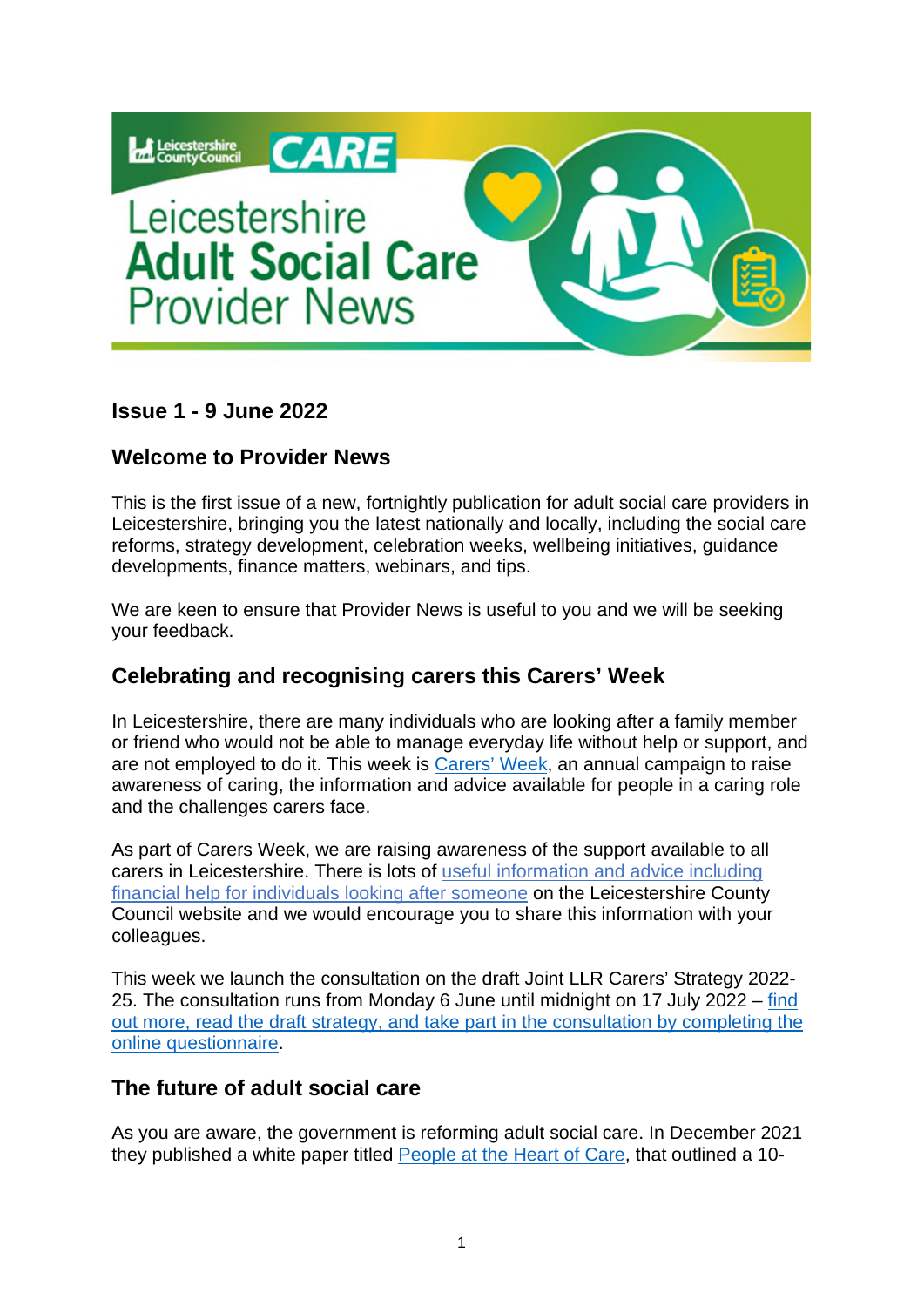year vision that puts personalised care and support at the heart of adult social care, ensuring that people:

- have the choice, control, and support they need to live independent lives
- can access outstanding quality and tailored care and support
- find adult social care fair and accessible

### **Market Sustainability and the Fair Cost of Care (FCOC)**

Implementation of the Market Sustainability and Fair Cost of Care policy is one of the first steps in the package of reform, and key to the implementation of the care cap. The primary aim is to support local authorities to prepare their markets for reform, including Section 18(3) of the Care Act 2014 in October 2023, and to support local authorities to move towards paying providers a fair cost of care.

In total, funding of £1.36 billion will be provided. In 2022 to 2023, £162 million will be allocated. A further £600 million will be made available in each of 2023 to 2024 and 2024 to 2025. This funding profile allows for a staged implementation, while also reflecting the timelines for charging reform. As a condition of receiving future funding, local authorities will need to:

- undertake cost of care exercises for 65+ care homes and 18+ home care
- publish a provisional market sustainability plan, using the cost of care exercise as a key input to identify risks in the local market, with particular consideration given to the further commencement of Section 18(3) of the Care Act. A final plan will be submitted in February 2023
- provide to DHSC a spend report detailing how funding allocated for 2022 to 2023 is being spent in line with the fund's purpose

In Leicestershire, we are about to launch the fair cost of care (FCOC) exercise for home care and are in the latter stage of completing the FCOC exercise for residential care.

#### *FCOC survey for home care in Leicestershire*

Care Analytics (CA) will conduct the FCOC exercise in the form of a survey for home care, which will be launched on Monday 13 June, followed by a provider Q&A session on Wednesday 22 June at 14.00, and will close on Friday 8 July.

**Provider Q&A Meeting**  Wed 22 June at 14.00 Join on your computer or mobile app [Click here to join the meeting](https://teams.microsoft.com/l/meetup-join/19%3ameeting_MDRhYjU5NWYtZGQ2MS00NGEwLWE2ODMtN2Q0MmZlZTcxODRm%40thread.v2/0?context=%7b%22Tid%22%3a%221fcf6b4b-21c9-40c2-b753-a29d57017359%22%2c%22Oid%22%3a%2243dd5380-8cc9-4a29-8cb0-191a2d5f4a48%22%7d)  Or call in (audio only) [+44 20 7660 8338,,451710443#](tel:+442076608338,,451710443#%20) United Kingdom, London Phone Conference ID: 451 710 443# [Find a local number](https://dialin.teams.microsoft.com/f91eb8aa-2c2e-4def-8f72-296f659ca34d?id=451710443) | [Reset PIN](https://dialin.teams.microsoft.com/usp/pstnconferencing)  [Learn More](https://aka.ms/JoinTeamsMeeting) | [Meeting options](https://teams.microsoft.com/meetingOptions/?organizerId=43dd5380-8cc9-4a29-8cb0-191a2d5f4a48&tenantId=1fcf6b4b-21c9-40c2-b753-a29d57017359&threadId=19_meeting_MDRhYjU5NWYtZGQ2MS00NGEwLWE2ODMtN2Q0MmZlZTcxODRm@thread.v2&messageId=0&language=en-US) 

We encourage all providers to complete the survey as soon as possible so that CA can commence their analysis ahead of the survey closing date.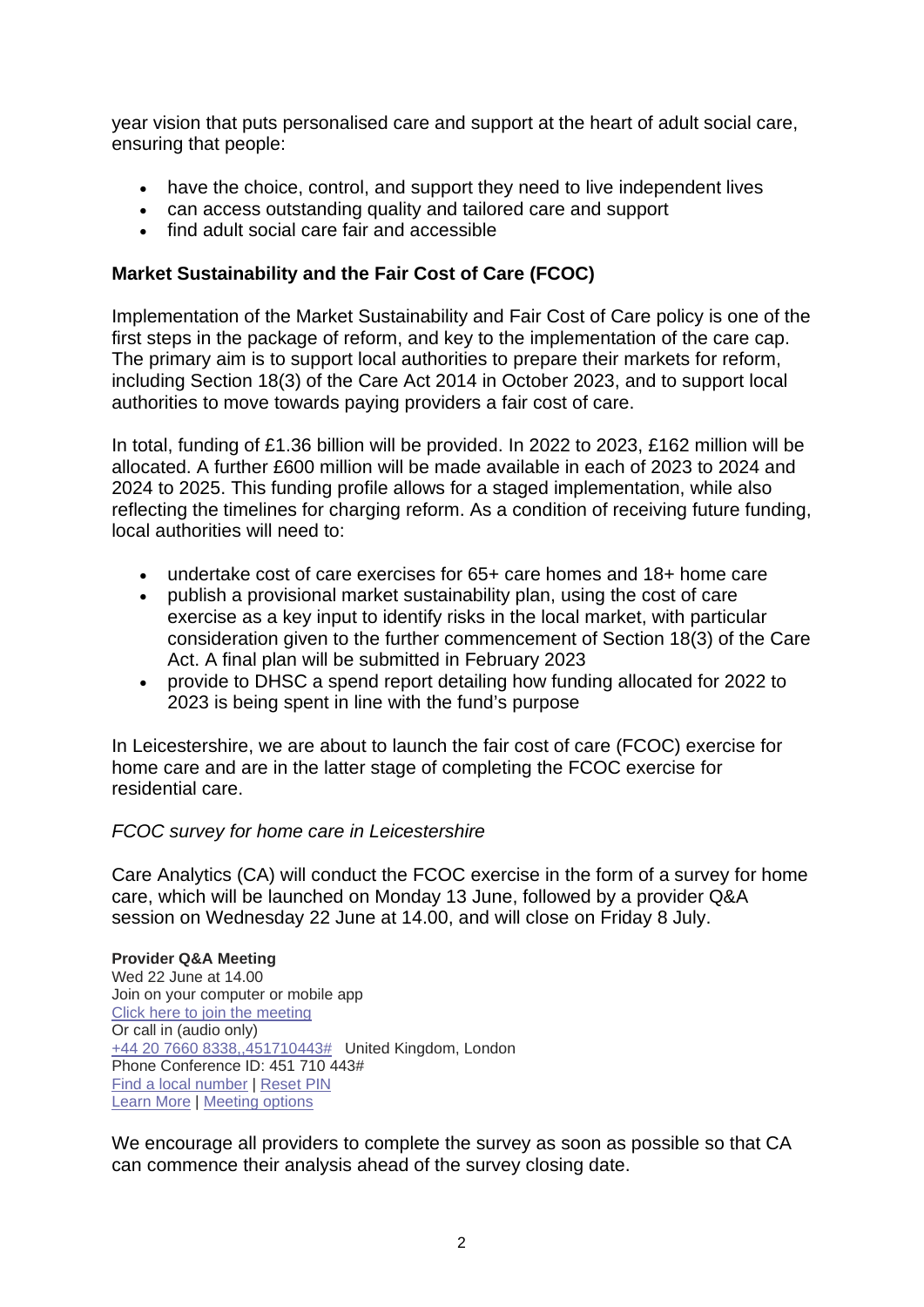CA is also undertaking the FCOC analysis for Leicester City Council, so providers that are in the city and county will only need to submit one survey.

The survey is split into operational and financial sections. We estimate that it will take one to two hours to complete the operational section, though this will vary depending on the complexity of the service and having payroll and rota information to hand. For the financial section, the last two completed financial years are required, and CA will accept financial data using your own categories, only if the data is detailed enough to convert to the FCOC template.

We know that completion of the survey will take you away from your other priority activities; however, your participation is critical to ensure that the work is as wellinformed as possible by a wide range of home care providers.

CA will follow data protection rules to ensure confidentiality.

The final report will be published in September and in two documents, which will be produced for submission to the DHSC:

- Annex A, the financial report which will detail care worker costs, business costs, return on operations etc, together with supporting information including response rate, carer basic pay per hour and mileage payments.
- Annex B, a narrative report explaining the findings reported in Annex A, including the response rate, the lower quartile/median/upper quartile of number of appointments per week by visit length (15/30/45/60 mins), justification of the proposed approach to return on operations and the annual uplift approach.

#### *FCOC survey for residential care in Leicestershire*

CA are putting together the final report, which should be available towards the end of June, although Annex A and B are expected in July. The next step is to publish the results of the FCOC exercise and work to develop a draft market sustainability plan.

The plan will assess the impact current fee rates are having on the market and the potential future risks (particularly in the context of adult social care reform). This will enable us to inform the development of mitigating actions, including how much fee rates will need to increase over the three-year spending review period. Consideration will be given to the impact of Section 18(3) of the Care Act 2014 and how sustainability of the 65+ care home market can be improved.

Completion of the market sustainability plan is a condition of receiving future funding from the fund and the plan is to be submitted in two parts:

Firstly, a provisional market sustainability plan is required to be submitted by 14 October 2022, outlining our assessment of the sustainability of the market, which:

- considers the results from the cost of care exercises
- considers the impact of future market changes over the next three years, particularly in the context of adult social care reform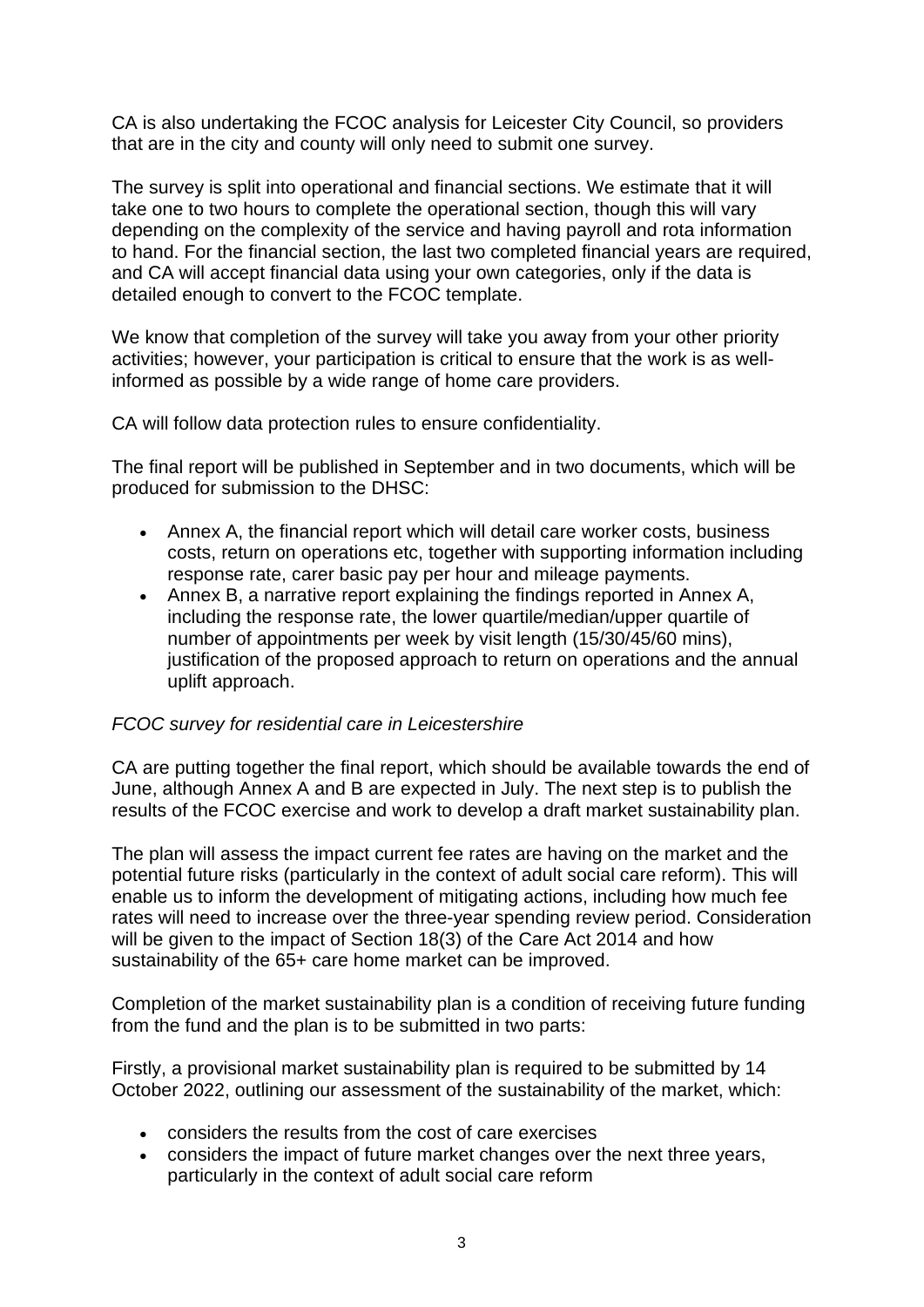sets out an outline action plan for addressing the issues identified and the priorities for market sustainability investment.

Secondly, a final market sustainability plan is required to be submitted in February 2023. In this stage, the key addition will be our commitment to determine how we as a local authority will calculate the cost of care in the exercise as part of our budget setting for the years 2023 to 2024. The document will be developed with input from yourselves and published locally as well as on the GOV.UK webpages.

### **Lifetime cap on care costs**

This [Paying for your care: a lifetime cap on care costs easy read](https://assets.publishing.service.gov.uk/government/uploads/system/uploads/attachment_data/file/1077808/paying-for-your-care-a-lifetime-cap-on-care-costs-easy-read-v2-may2022.pdf) document is a very useful overview of the new rules.

# **Framework for Integrated Personalised Care (FIPC)**

Work is underway to replace the current LLR Health and Social Care Protocol (2014) with the new Framework for Integrated Personalised Care (FIPC) which is due to launch June 2022. This framework has been jointly developed by partner organisations operating across Leicester, Leicestershire, and Rutland.

- East Leicestershire and Rutland Clinical Commissioning Group
- Leicester City Clinical Commissioning Group
- Leicester City Council
- Leicestershire County Council
- Rutland County Council
- West Leicestershire Clinical Commissioning Group
- University Hospitals of Leicester NHS Trust
- Leicestershire Partnership Trust

The fundamental principle of this framework is that care commissioned and delivered to people is much more person-centred and tailored to meet their individual needs. It builds upon the best practices but deliberately avoids a defined task approach in favour of a Multi-Disciplinary Team (MDT) approach to support planning.

The reciprocal arrangement between Health and Social Care means that staff from Health may undertake some Social Care tasks and staff from Social Care may undertake some Health tasks, following appropriate training and assessment of competency. There will be appropriate clinical oversight of care from the most appropriate clinical service, including specific clinical governance for the actual activity or task being delegated.

More information will follow in due course.

If you have any queries or would like to know more about the changes taking place, please email [naina.karadia@leics.gov.uk](mailto:naina.karadia@leics.gov.uk) or [fipcqueries@leics.gov.uk.](mailto:fipcqueries@leics.gov.uk)

# **Call for evidence: Mental health and wellbeing plan**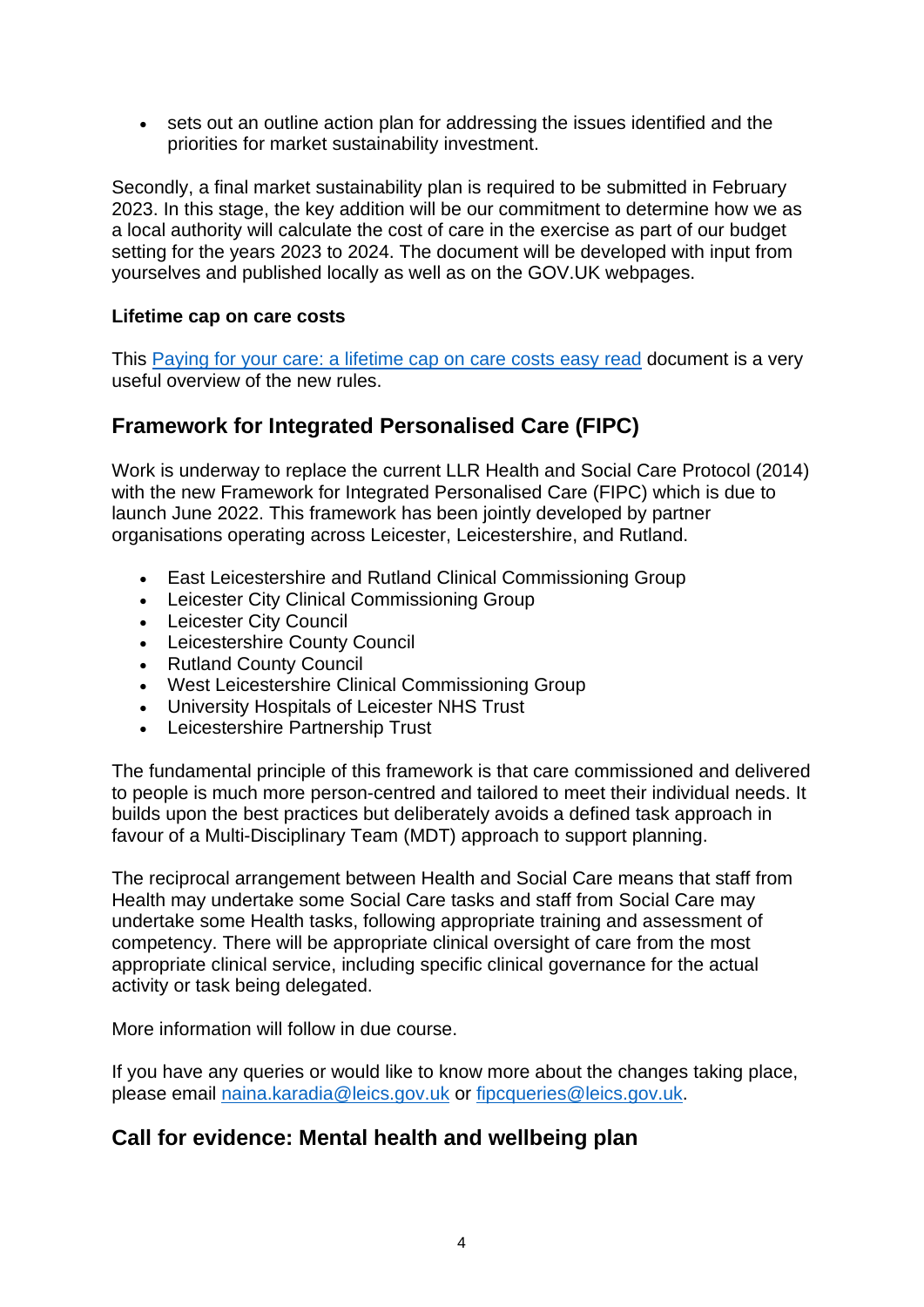Poor mental health and poor wellbeing have an impact on every part of society, and every part of society has a role to play in supporting positive mental health and wellbeing.

The government is planning to take a new cross-society approach to promoting wellbeing, preventing mental health conditions emerging, intervening earlier, improving treatment, supporting people with mental health conditions to live well and preventing suicide. They are asking for support and ideas to develop a comprehensive plan that will help set and achieve their vision for mental health in a decade's time. [Find out more about and have your say.](https://consultations.dhsc.gov.uk/623ac367ea9bcd4c024d6df9)

# **NHS and Social Care Coronavirus Life Assurance Scheme**

This scheme provides financial protection to families of frontline social care and NHS staff who died from COVID-19 infections contracted in the course of their duties. It pays a tax-free £60,000 lump sum where individuals worked in high-risk settings where direct care was provided to residents and patients.

The scheme closed to new deaths on 31 March 2022 but will remain open until 31 March 2023 so outstanding claims can be made. Please could you make sure the families and dependents of your colleagues, who died in service before the end of March 2022, are made aware of the scheme and get the opportunity to make a claim. [Find out about the NHS and Social Care Coronavirus Life Assurance Scheme.](https://www.nhsbsa.nhs.uk/update-nhs-and-social-care-coronavirus-life-assurance-scheme-2020-guidance?utm_campaign=Adult+Social+Care+Update+27.05.22&utm_content=dhsc-mail.co.uk&utm_medium=email&utm_source=Department+of+Health+and+Social+Care&wp-linkindex=5)

## **Midlands Nominated Individual network meeting**

On Wednesday 15 June 10.00-15.30, Skills for Care will be holding their first face to face meeting of the Midlands Nominated Individual network in over two years.

The meeting will be held at Birmingham Conference and Events Centre, which is easily accessible by public transport. It will be a chance to network with colleagues as well as to hear speakers from CQC and DBS.

West Midlands ADASS are also attending to provide an update on latest information regarding changes to the Mental Capacity Act and LPS. A few places are still left, and newcomers are welcome. [Find out more about the meeting and book.](https://events.skillsforcare.org.uk/skillsforcare/frontend/reg/thome.csp?pageID=423614&eventID=1356&CSPCHD=000001000000HMgQPkQ1HJElPJU9LeC7sqLVytHYShUKeMT2g8) 

## **NHSmail for care providers drop-in sessions**

The NHSmail team are offering care providers a drop-in session every Wednesday from 11.00-12.00 to support with NHSmail queries. There will be no agenda or slides but an open session to give care providers the opportunity to ask questions on NHSmail. Registration is not required however this session is for care providers only and not those in supportive roles for NHSmail. [Join the NHSmail for care providers](https://eur01.safelinks.protection.outlook.com/?url=https%3A%2F%2Fteams.microsoft.com%2Fdl%2Flauncher%2Flauncher.html%3Furl%3D%252F_%2523%252Fl%252Fmeetup-join%252F19%253Ameeting_MjczNzg5NmYtNzAyOS00NGZkLWE4MTUtNmJkMzBjYWYyYjQ5%2540thread.v2%252F0%253Fcontext%253D%25257b%252522Tid%252522%25253a%25252237c354b2-85b0-47f5-b222-07b48d774ee3%252522%25252c%252522Oid%252522%25253a%252522396a9a0e-650f-4ab2-b7d9-2e326c8d6317%252522%25257d%2526anon%253Dtrue%26type%3Dmeetup-join%26deeplinkId%3Dfa5d7aa0-b9af-4978-8211-2cfdb7ad1623%26directDl%3Dtrue%26msLaunch%3Dtrue%26enableMobilePage%3Dtrue%26suppressPrompt%3Dtrue&data=05%7C01%7Csue.wilson2%40nottscc.gov.uk%7C343e10a9c5ff47e1a52608da3d89ba9f%7C6e5a37bba9614e4fbaae2798a2245f30%7C0%7C0%7C637889958997297975%7CUnknown%7CTWFpbGZsb3d8eyJWIjoiMC4wLjAwMDAiLCJQIjoiV2luMzIiLCJBTiI6Ik1haWwiLCJXVCI6Mn0%3D%7C3000%7C%7C%7C&sdata=TXzV2kBbEKfB3wR%2B0QZ531T50%2BiXnG3jICtKXNFXWuA%3D&reserved=0)  [drop-in session](https://eur01.safelinks.protection.outlook.com/?url=https%3A%2F%2Fteams.microsoft.com%2Fdl%2Flauncher%2Flauncher.html%3Furl%3D%252F_%2523%252Fl%252Fmeetup-join%252F19%253Ameeting_MjczNzg5NmYtNzAyOS00NGZkLWE4MTUtNmJkMzBjYWYyYjQ5%2540thread.v2%252F0%253Fcontext%253D%25257b%252522Tid%252522%25253a%25252237c354b2-85b0-47f5-b222-07b48d774ee3%252522%25252c%252522Oid%252522%25253a%252522396a9a0e-650f-4ab2-b7d9-2e326c8d6317%252522%25257d%2526anon%253Dtrue%26type%3Dmeetup-join%26deeplinkId%3Dfa5d7aa0-b9af-4978-8211-2cfdb7ad1623%26directDl%3Dtrue%26msLaunch%3Dtrue%26enableMobilePage%3Dtrue%26suppressPrompt%3Dtrue&data=05%7C01%7Csue.wilson2%40nottscc.gov.uk%7C343e10a9c5ff47e1a52608da3d89ba9f%7C6e5a37bba9614e4fbaae2798a2245f30%7C0%7C0%7C637889958997297975%7CUnknown%7CTWFpbGZsb3d8eyJWIjoiMC4wLjAwMDAiLCJQIjoiV2luMzIiLCJBTiI6Ik1haWwiLCJXVCI6Mn0%3D%7C3000%7C%7C%7C&sdata=TXzV2kBbEKfB3wR%2B0QZ531T50%2BiXnG3jICtKXNFXWuA%3D&reserved=0)

# **Lead, Connect and Care Festival**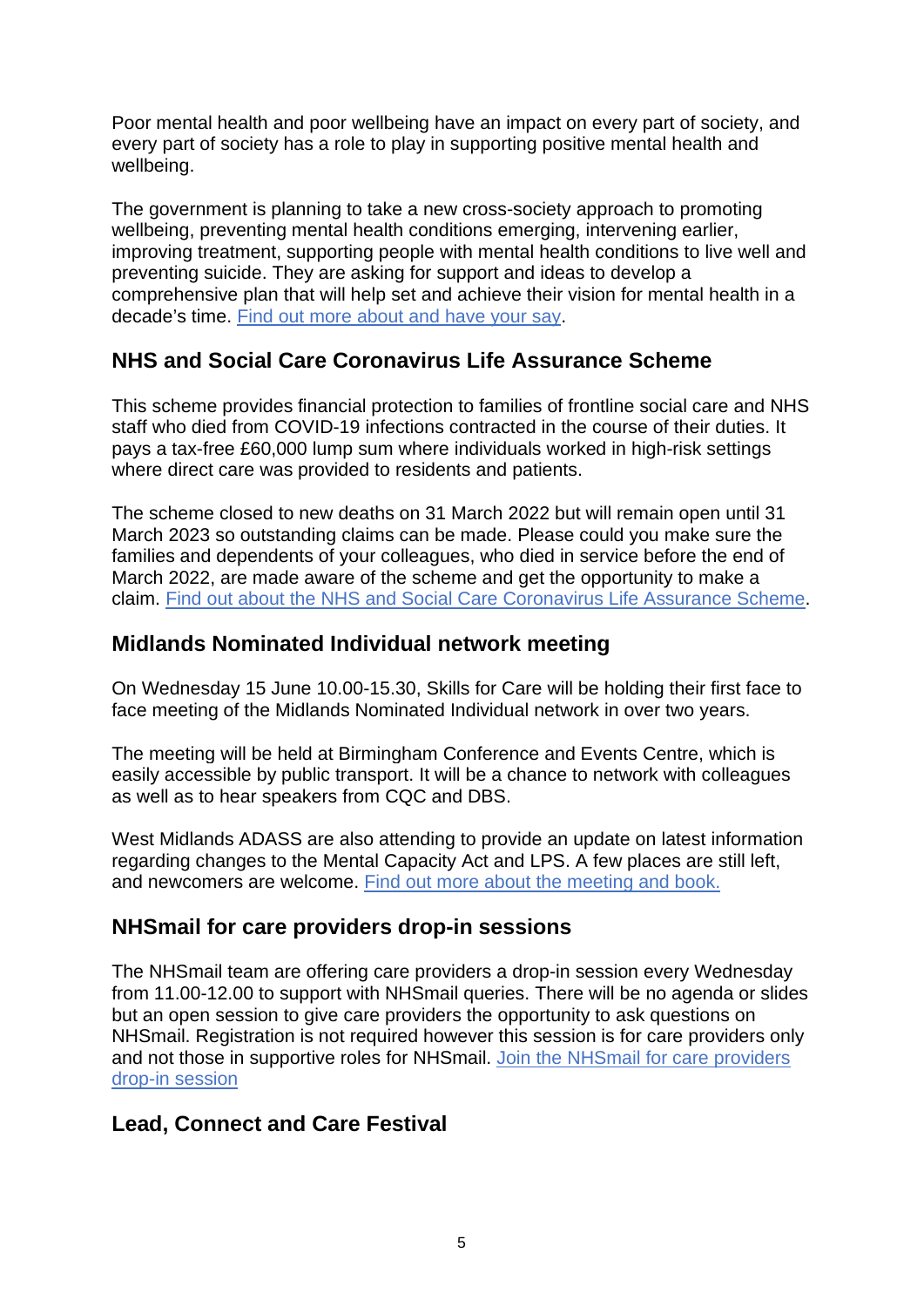The Lead, Connect and Care Festival returns from Tuesday 21 – Saturday 25 June. Spread over the week there will be face to face and virtual opportunities to connect with others.

The festival will include many health and wellbeing workshops and activities, from menopause awareness to guided walks and mindfulness, and you can enjoy a family fun-day on Saturday 25 June at Leicester Racecourse, open exclusively to health, social care, emergency services and charity workforce and your families.

Visit the [Lead, Connect and Care Festival webpage](https://llracademy.org/event-dashboard/) for a full schedule and to book workshops and activities.

## **Free online summer school with Dementia UK**

Dementia UK are offering all health and social care professionals with an interest in improving support for families living with dementia the chance to attend their annual online summer school from Tuesday 5 to Friday 8 July 2022. You can [view the topics](https://www.dementiauk.org/for-professionals/admiral-nurse-academy/summer-school-2022/)  [available and book onto sessions here](https://www.dementiauk.org/for-professionals/admiral-nurse-academy/summer-school-2022/) and for any further information please email [ppdteam@dementiauk.org](mailto:ppdteam@dementiauk.org)

# **'Connecting Together' managing frailty in care homes webinar**

These popular and well-received events are organised by the East Midlands Patient Safety Collaborative (part of East Midlands Academic Health Science Network) and are for anyone working in a care home in the East Midlands to learn, share and network together.

The next webinar is Thursday 14 July 13.00-14.30 and the theme is managing frailty in care homes. This webinar aims to drive improvements at a regional and system level, aligned to the National Managing Deterioration Safety Improvement Programme. [Register here](https://sender9.zohoinsights.com/ck1/2d6f.327230a/046dab90-e18c-11ec-86fa-5254000e3179/b458a7dbd618456f848c8cdb0acb654270f30581/2?e=At4aU8L2YZQs7cMQ3wihmpzclQMcF1SlKS3lWoD1lKXyo%2Bpaw8zyyfZ6xhSCp2RdbbPenFewraHu9sk6uTkiM0be%2BlXvF6e36X%2FrsBLCMpvMu7EC8cRSGZGg6YrbwTbL%2BDebBHNX8tI7K4k%2BDo8RvQ%3D%3D)**.**

The webinar will also include their second Care Home Awards. Nominations can be from residents, care home managers and staff, care homes nominating another care home, clinical commissioning groups, primary care networks, and anyone who works with the care home sector, such as district nurses and GPs.

Please do consider [making a nomination yourself!](https://sender9.zohoinsights.com/ck1/2d6f.327230a/046dab90-e18c-11ec-86fa-5254000e3179/fdbf4d2f253b10469d092e314a76d7d368152ca1/2?e=eLuL%2FEuvJS92LJvL6prKqHruHyX6u%2F2UBKFdhFBd6QE%3D) Entries close at noon on Friday 17 June – meet the [previous winners here.](https://sender9.zohoinsights.com/ck1/2d6f.327230a/046dab90-e18c-11ec-86fa-5254000e3179/dfa6ab55673fe4b972c68a3479d652ff521adb68/2?e=A%2BmpOCriQBq65xumaRd8GuwHOShTwQvj2%2FtQWJks6p%2B2GaUTCsH5t6Jpvd15WQDOf5qmkw7zxfVpLV4CRVAsQDF%2FEbMTrn3kF9ZhIwCRC0Zw7uSqLIms95eVn5T1xUGg)

# **Enhanced Health in Care Homes Framework**

Have your say on the Enhanced Health in Care Homes (EHCH) Framework at an open workshop on 23 June, 10.00-11.30.

The NHS Long-Term Plan made a commitment to the national roll out of the EHCH framework to all care homes in England by 2024. A key priority for the EHCH programme this year is to refresh the framework to ensure we capture the different